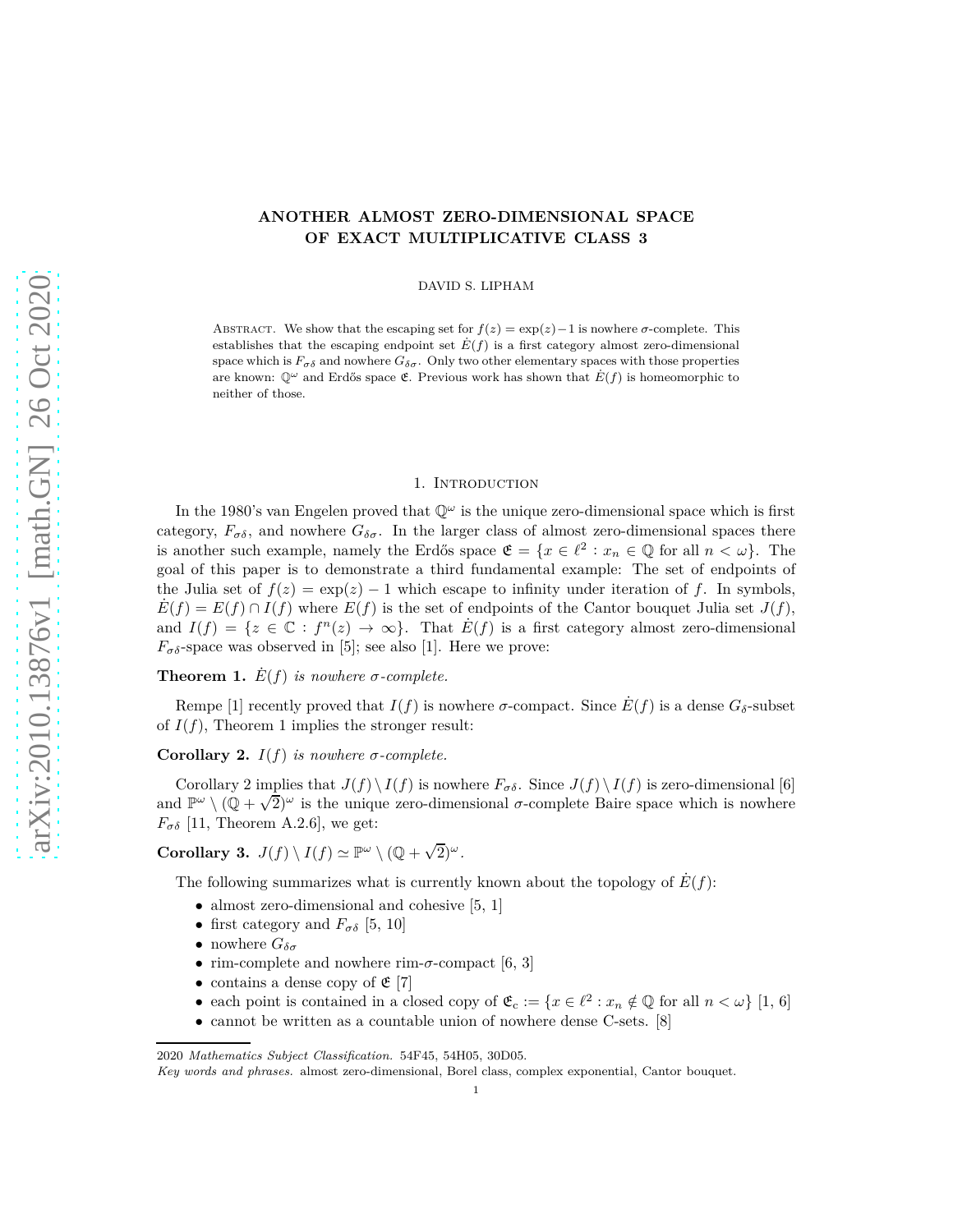#### 2 DAVID S. LIPHAM

The last property distinguishes  $E(f)$  from  $\mathbb{Q}^{\omega}$  and  $\mathfrak{E}$ . It is unknown whether  $E(f)$  is a topological group, or is at least homogeneous.

**Question 1.** *Is E*˙(*f*) *homogeneous?*

## 2. Preliminaries

2.1. **Terminology.** An intersection of clopen subsets of a space *X* is called a *C-set* in *X*. A space *X* is *almost zero-dimensional* if each point  $x \in X$  has a neighborhood basis of C-sets in *X*. Equivalently, *X* is almost zero-dimensional if *X* is homeomorphic to the graph of an upper semi-continuous function  $\varphi : Z \to [0,1]$  with zero-dimensional domain *Z* [\[2,](#page-4-8) Lemma 4.11].

A space *X* is *first category* if *X* can be written as a countable union of (closed) nowhere dense subsets. Completely metrizable spaces are precisely the absolute  $G_{\delta}$  spaces, and by Baire's theorem these spaces are not first category.

Absolute  $F_{\sigma\delta}$  spaces are said to be of *multiplicative class three*; they are the spaces in level  $\Pi_3^0$  of the Borel hierarchy. A space *X* is *σ-complete* if *X* can be written as a countable union of completely metrizable subspaces. These are precisely the absolute  $G_{\delta\sigma}$ -spaces (the members of  $\Sigma_3^0$ ). A space *X* is of *exact* multiplicative class three if *X* is  $F_{\sigma\delta}$  but not  $G_{\delta\sigma}$ , i.e. if  $X \in \Pi_3^0 \setminus \Sigma_3^0$ .

2.2. **Straight brush model of**  $J(f)$ . To prove Theorem 1 we will use the following model of  $J(f)$  described in [\[1\]](#page-4-1) and [\[9\]](#page-4-9). Let  $\mathbb{Z}^{\omega}$  denote the space of integer sequences

$$
\underline{s}=s_0s_1s_2\ldots
$$

Define  $\mathcal{F} : [0, \infty) \times \mathbb{Z}^{\omega} \to \mathbb{R} \times \mathbb{Z}^{\omega}$  by

$$
\langle t, \underline{s} \rangle \mapsto \langle F(t) - |s_1|, \sigma(\underline{s}) \rangle,
$$

where  $F(t) = e^t - 1$  and  $\sigma(s_0 s_1 s_2 \ldots) = s_1 s_2 s_3 \ldots$  is the shift on  $\mathbb{Z}^\omega$ . For each  $x = \langle t, \underline{s} \rangle \in$  $[0, \infty) \times \mathbb{Z}^{\omega}$  put  $T(x) = t$  and  $\underline{s}(x) = \underline{s}$ . Let

$$
J(\mathcal{F}) = \{ x \in [0, \infty) \times \mathbb{Z}^{\omega} : T(\mathcal{F}^n(x)) \ge 0 \text{ for all } n \ge 0 \}.
$$

The action of F on  $J(F)$  models the action of f on  $J(f)$ .

#### 2.3. **Endpoints of**  $J(F)$ . Let

 $\mathbb{S} = \{ \underline{s} \in \mathbb{Z}^{\omega} : \text{ there exists } t \geq 0 \text{ such that } \langle t, \underline{s} \rangle \in J(\mathcal{F}) \}.$ 

For each  $s \in \mathbb{S}$  put

$$
t_{\underline{s}}=\min\{t\geq 0: \langle t, \underline{s}\rangle \in J(\mathcal{F})\}.
$$

Let  $E(\mathcal{F}) = \{ \langle t_s, \underline{s} \rangle : s \in \mathbb{S} \}.$  Note that  $E(\mathcal{F})$  is a  $G_\delta$ -subset of  $J(\mathcal{F})$  which is closed in  $\mathbb{Z}^{\omega} \times [0, \infty)$ . Therefore  $E(\mathcal{F})$  is completely metrizable. Let

$$
E(\mathcal{F}) = \{ x \in E(\mathcal{F}) : t_{\sigma^n(\underline{s})} \to \infty \}.
$$

The conjugacy [\[9,](#page-4-9) Theorem 9.1] shows that  $\widetilde{E}(\mathcal{F}) \simeq \dot{E}(f)$ .

2.4. **Approximating**  $t_s$ . The following estimates of  $t_s$  will be useful. Let  $F^{-1}$  denote the inverse of *F*. So  $F^{-1}(t) = \ln(t+1)$  for all  $t \ge 0$ . For each  $n \ge 1$ , the *n*-fold composition of  $F^{-1}$  is denoted  $F^{-n}$ . Let

$$
t_{\underline{s}}^* = \sup_{k \ge 1} F^{-k} |s_k|.
$$

Note that  $t^*_{\sigma^n({\bf s})} = \sup_{k \geq 1} F^{-k} |s_{n+k}|.$ 

**Proposition 1** ([\[1,](#page-4-1) Lemma 3.8]).  $t_{\frac{s}{s}} \leq t_{\frac{s}{s}} \leq t_{\frac{s}{s}} + 1$ .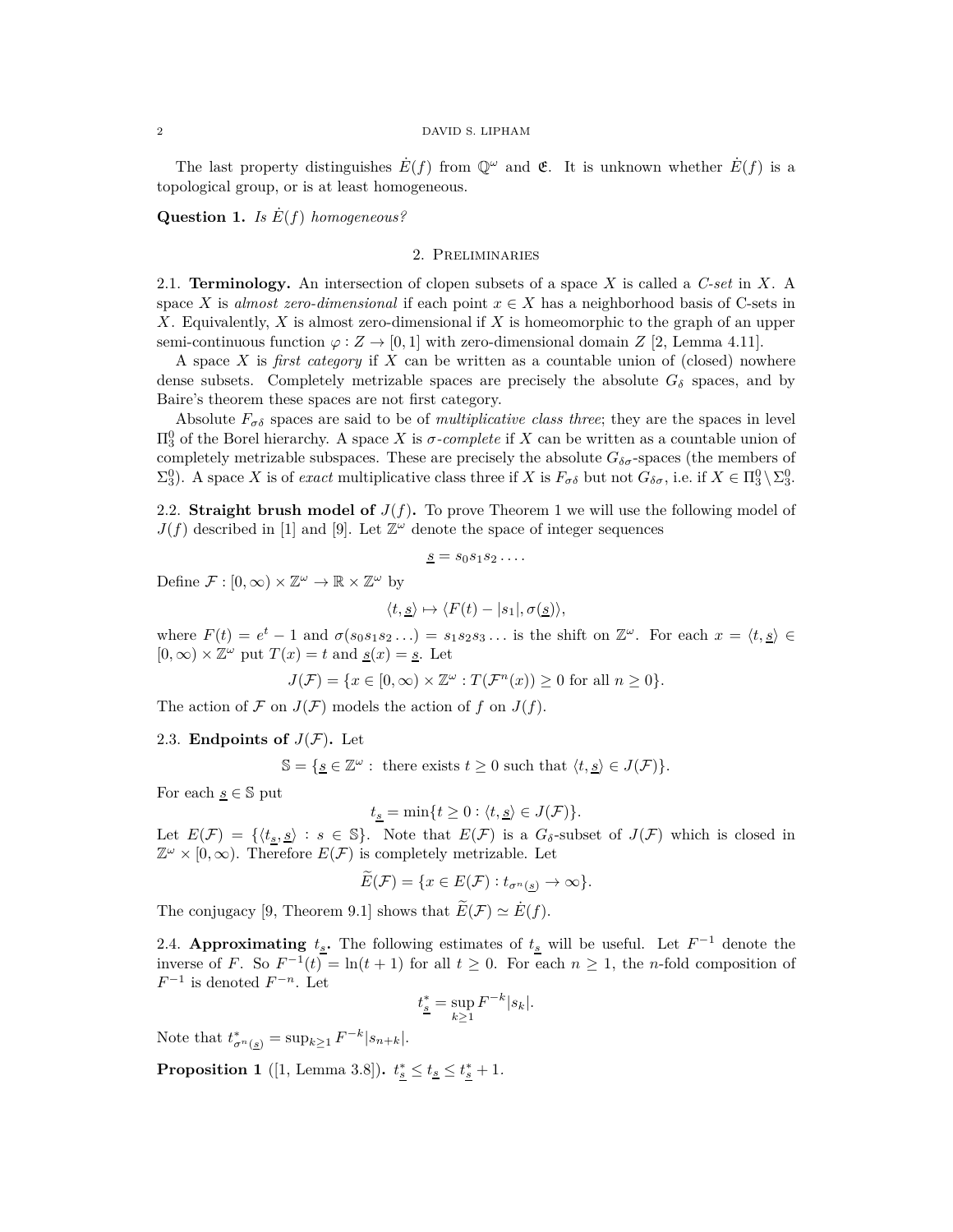**Proposition 2** ([\[1,](#page-4-1) Lemma 3.8]).  $\langle t_{\underline{s}}, \underline{s} \rangle \in \widetilde{E}(\mathcal{F}) \iff t_{\underline{s}}^* < \infty$  and  $t_{\sigma^n(\underline{s})}^* \to \infty$ .

**Proposition 3** ([\[1,](#page-4-1) Observation 3.7]). If  $\underline{s}^0, \underline{s} \in \mathbb{S}$  and  $|s_n| \ge |s_n^0|$  for all  $n < \omega$ , then  $t_{\underline{s}} \ge t_{\underline{s}^0}$ . **Proposition 4** ([\[1,](#page-4-1) Observation 3.9]). Let  $\underline{s}^0, \underline{s} \in \mathbb{S}$  and suppose  $|s_j^0| = |s_j|$  for  $j = 1, ..., M$ *and that*  $\delta := t_{\sigma^M(\underline{s}^0)} - t_{\sigma^M(\underline{s})} > 0$ *. Then*  $t_{\underline{s}} \leq t_{\underline{s}^0} \leq t_{\underline{s}} + F^{-M}(\delta)$ *.* 

# 3. A STRATIFICATION OF  $\widetilde{E}(\mathcal{F})$

Here we will describe a system  $(X_{\alpha})$  of subsets of  $\widetilde{E}(\mathcal{F})$  which will be used in the proof of Theorem 1. For any subset *X* of  $\widetilde{E}(\mathcal{F})$  we will let  $\overline{X}$  denote the closure of *X* in  $E(\mathcal{F})$ .

The sets  $X_{\alpha}$  are defined recursively for increasing elements  $\alpha \in \mathbb{N}^{<\omega}$ . Let  $X_{\varnothing} = \widetilde{E}(\mathcal{F})$ . For each  $N \in \mathbb{N}$  define  $X_{\langle N \rangle} = \{x \in \widetilde{E}(\mathcal{F}) : t_{\sigma^n(s(x))} > 1 \text{ for all } n \geq N\}$ . If

$$
\alpha = \langle N_0, N_1, \dots N_{\text{dom}(\alpha) - 1} \rangle \in \mathbb{N}^{<\omega}
$$

is an increasing sequence of integers,  $X_\alpha$  has been defined, and  $N > N_{\text{dom}(\alpha)-1}$ , then define

$$
X_{\alpha \cap N} = \{ x \in X_{\alpha} : t_{\sigma^n(\underline{s}(x))} > 3 \operatorname{dom}(\alpha) + 1 \text{ for all } n \ge N \}.
$$

**Claim 1.**  $\overline{X_{\alpha} \cap N} = \{x \in \overline{X_{\alpha}} : t_{\sigma^n(s(x))} \geq 3 \text{ dom}(\alpha) + 1 \text{ for all } n \geq N\}.$ 

*Proof.* Note that  $t_{\sigma^n(g(x))} = T(\mathcal{F}^n(x))$ . So the set on the right is closed by continuity of *T*  $\circ$  *F<sup>n</sup>*. Clearly it contains  $X_{\alpha \cap N}$ , so it contains  $\overline{X_{\alpha \cap N}}$ . Conversely suppose  $x \in \overline{X_{\alpha}}$  and  $t_{\sigma^{n}(s(x))} \geq 3 \text{ dom}(\alpha) + 1$  for all  $n \geq N$ . Let *U* be an open set containing *x*. We will show that *U* contains a point of  $X_{\alpha \cap N}$ .

Let  $y \in U \cap X_\alpha$ , and put <u> $s = s(y)$ </u>.

For each  $M > N$  we will define  $\underline{s}^M \in \mathbb{Z}^\omega$  as follows. Note that

 $t^*_{\sigma^n(\underline{s}(x))} \geq 3 \text{ dom}(\alpha)$ 

for all  $n \geq N$  by Proposition 1. There is a least  $l \in [N, M]$  such that there exists  $k \geq 1$  such that  $l + k > M$  and  $F^{-k} |s_{l+k}| > 3$  dom $(\alpha) - 1$ . Let  $n(0) = l$ , and let  $k(0) \ge 1$  such that  $F^{-k(0)}|s_{n(0)+k(0)}| > 3$  dom $(\alpha) - 1$ . Assuming *n*(*i*) and *k*(*i*) have been defined, let  $n(i + 1) =$  $n(i) + k(i)$ , and choose  $k(i + 1) \ge 1$  such that  $F^{-k(i+1)}|s_{n(i+1)+k(i+1)}| > 3$  dom( $\alpha$ ) − 1. In this manner we recursively define integers  $n(0) + k(0) < n(1) + k(1) < \dots$  so that

$$
F^{-k(i)}|s_{n(i)+k(i)}| > 3 \operatorname{dom}(\alpha) - 1.
$$

For each *i* there exists an integer  $p_i$  such that

$$
3\operatorname{dom}(\alpha) + 1 < F^{-k(i)}(|s_{n(i)+k(i)}| + p_i) < F^{-k(n)}|s_{n(i)+k(i)}| + 3.
$$

Define  $s^M$  by

$$
s_j^M = \begin{cases} s_j^M & \text{if } j \neq n(i) + k(i) \text{ for any } i\\ |s_j^M| + p_i & \text{if } j = n(i) + k(i). \end{cases}
$$

Note that  $t_{\underline{s}}^* \leq t_{\underline{s}^M}^* < t_{\underline{s}}^* + 3 < \infty$ , so  $\langle t_{\underline{s}^M}, \underline{s}^M \rangle \in E(\mathcal{F})$  by Proposition 2. Further,  $\langle t_{\underline{s}^M}, \underline{s}^M \rangle \in$ *X*<sub>*a*</sub> $\sim$ </sub> *N*. By Propositions 1 and 3,  $t^*_{\sigma^M(g^M)} \leq t^*_{\sigma^M(g)} + 3$  implies that

$$
0 \le t_{\sigma^M(\underline{s}^M)} - t_{\sigma^M(\underline{s})} \le 4.
$$

By Proposition 4 we have  $t_{\underline{s}} \leq t_{\underline{s}^M} \leq t_{\underline{s}} + F^{-M}(4)$ , hence  $t_{\underline{s}^M} \to t_{\underline{s}}$ . Thus  $\langle t_{\underline{s}^M}, \underline{s}^M \rangle \to y$  and so eventually  $\langle t_{\underline{s}^M}, \underline{s}^M \rangle \in U$ . This shows  $x \in \overline{X_{\alpha \cap N}}$ .

**Claim 2.**  $\overline{X_{\alpha}} \cap \overline{E}(\mathcal{F}) = \bigcup \{ \overline{X_{\alpha} \cap N} \cap \overline{E}(\mathcal{F}) : N \in \mathbb{N} \}$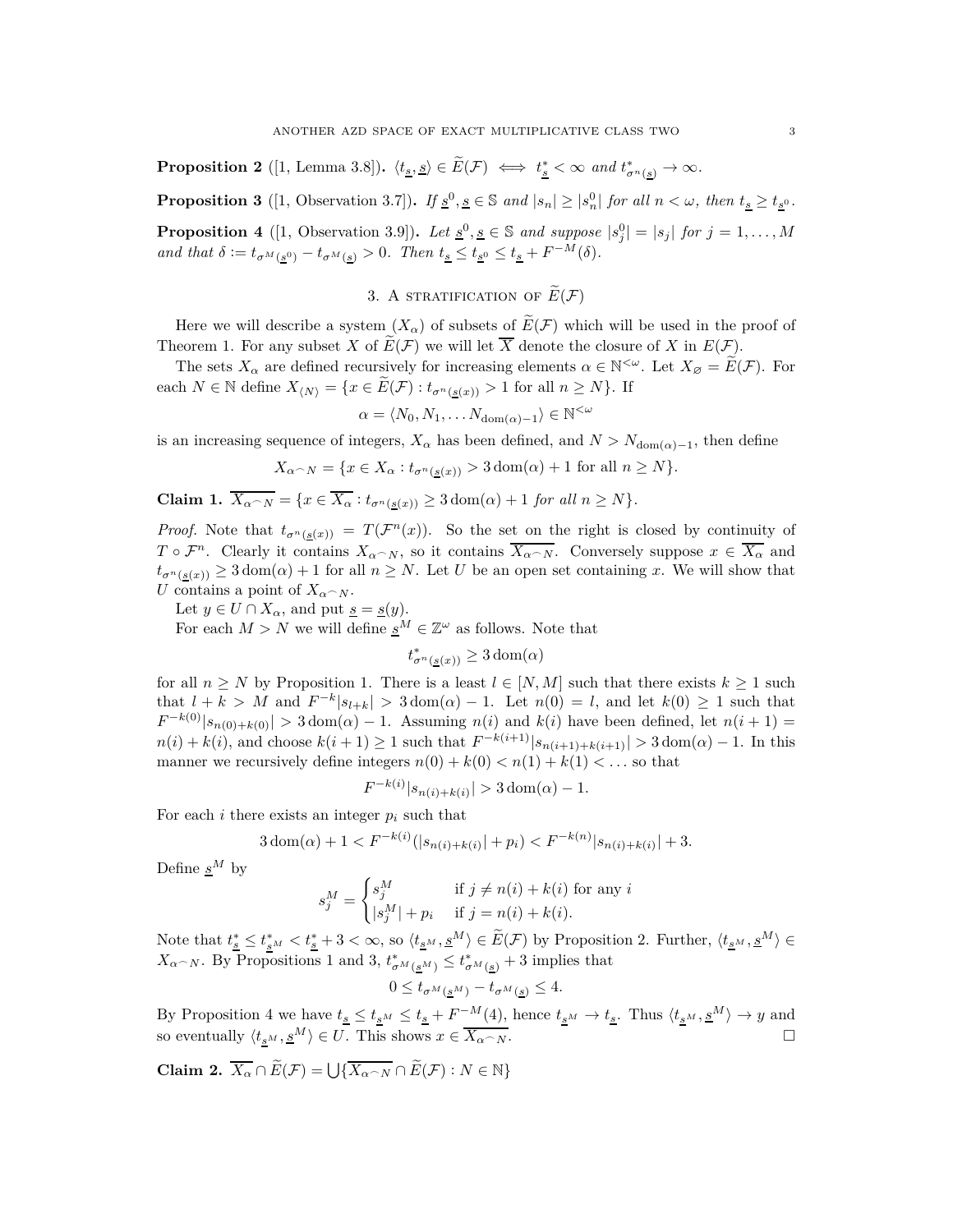*Proof.* Clearly  $\bigcup \{ \overline{X_{\alpha} \cap N} \cap \widetilde{E}(\mathcal{F}) : N \in \mathbb{N} \} \subset \overline{X_{\alpha}} \cap \widetilde{E}(\mathcal{F})$ . Now suppose  $x \in \overline{X_{\alpha}} \cap \widetilde{E}(\mathcal{F})$ . Then there exists *N* such that  $t_{\sigma^n(s(x))} \geq 3 \text{ dom}(\alpha) + 1$  for all  $n \geq N$ . By Claim 1 we have  $x \in \overline{X_{\alpha \cap N}} \cap E(\mathcal{F}).$ 

Our goal now is to use Claim 2 to show that each  $\overline{X_\alpha} \cap \widetilde{E}(\mathcal{F})$  is first category in itself. For  $\alpha = \varnothing$  this is already known (i.e.  $E(F)$  is first category). Assume now that dom( $\alpha$ ) > 0. For each  $\underline{s} \in \mathbb{S}$  and  $m < \omega$  define  $\underline{s}^m$  by

$$
s_n^m = \begin{cases} s_n & \text{if } n \le m \\ \min\{|s_n|, \lfloor F^{n-m}(3\operatorname{dom}(\alpha) - 1)\rfloor\} & \text{if } n > m. \end{cases}
$$

Note that  $\underline{s}^m \in \mathbb{S}$  because  $t^*_{\underline{s}^m} \leq t^*_{\underline{s}} < \infty$ .

**Claim 3.** For any  $\underline{s} \in \{ \underline{s}(x) : x \in X_\alpha \}$  and integer M there exists  $m \geq M$  such that  $\langle t_{s^m}, \underline{s^m} \rangle \in$  $X_{\alpha} \setminus X_{\alpha \cap N}$ *.* 

*Proof.* Let  $\underline{s} \in \{ \underline{s}(x) : x \in X_\alpha \}$  and *M* be given. Put  $N_{\text{dom}(\alpha)} = N$ . For each  $i < \text{dom}(\alpha)$  and  $n \in [N_i, N_{i+1})$  there exists  $k_n \geq 1$  such that

$$
F^{-k_n}|s_{n+k_n}| > 3i - 2.
$$

Assume  $M > N + \max\{k_n : n < N\}$ . For each  $n \in [N, M]$  there exists  $k_n$  such that

$$
F^{-k_n}|s_{n+k_n}| > 3 \operatorname{dom}(\alpha) - 2.
$$

Let  $m = \max\{n + k_n : n \in [N, M]\}$ . Observe that  $\langle t_{\underline{s}^m}, \underline{s}^m \rangle \in \widetilde{E}(\mathcal{F})$  by Proposition 2 and the assumptions  $x \in X_\alpha$  with dom( $\alpha$ ) > 0. Also, by Proposition 1 we have

$$
3\operatorname{dom}(\alpha) - 2 < F^{-1}(\lfloor F(3\operatorname{dom}(\alpha) - 1) \rfloor) \le t_{\sigma^n(\underline{s}^m)}^* \le t_{\sigma^n(\underline{s})}
$$

for each  $n \geq m$ , and

$$
t_{\sigma^m(\underline{s})}\leq t^*_{\sigma^m(\underline{s}^m)}+1\leq 3\operatorname{dom}(\alpha).
$$

We conclude that  $m \geq M$  and  $\langle t_{s^m}, \underline{s^m} \rangle \in X_\alpha \setminus \overline{X_{\alpha \cap N}}$ .

**Claim 4.** *If U is open and*  $U \cap X_\alpha \neq \emptyset$  *then*  $U \cap X_\alpha \setminus \overline{X_{\alpha \cap N}} \neq \emptyset$ .

*Proof.* Let  $\langle t_{\underline{s}}, \underline{s} \rangle \in U \cap X_\alpha$ . Clearly  $|s_n^m| \leq |s_n|$  for every  $n < \omega$ . So  $t_{\underline{s}^m} \leq t_{\underline{s}}$  by Proposition 3. Also  $\underline{s}^m \to \underline{s}$ . Since  $J(\mathcal{F}) = \bigcup \{ [t_{\underline{s}}, \infty) \times \{\underline{s} \} : \underline{s} \in \mathbb{S} \}$  is closed in  $\mathbb{Z}^{\omega} \times [0, \infty)$ , we get  $\langle t_{\underline{s}^m}, \underline{s}^m \rangle \rightarrow \langle t_{\underline{s}}, \underline{s} \rangle.$  It now follows from Claim 3 that

$$
\langle t_{\underline{s}^m}, \underline{s}^m \rangle \in U \cap X_\alpha \setminus \overline{X_{\alpha \frown N}}
$$

for some  $m$ .

**Claim 5.** *Every*  $\overline{X_{\alpha}} \cap \widetilde{E}(\mathcal{F})$  *is first category in itself.* 

*Proof.* Each  $X_{\alpha \cap N}$  is nowhere dense in  $X_{\alpha}$  by Claim 4. Therefore  $\overline{X_{\alpha \cap N}} \cap \widetilde{E}(\mathcal{F})$  is nowhere dense in  $\overline{X_{\alpha}} \cap \widetilde{E}(\mathcal{F})$ . Thus by Claim 2  $\overline{X_{\alpha}} \cap \widetilde{E}(\mathcal{F})$  is a first category space dense in  $\overline{X_{\alpha}} \cap \overline{E}(\mathcal{F})$ . Thus by Claim 2  $\overline{X_{\alpha}} \cap \overline{E}(\mathcal{F})$  is a first category space.

## 4. Proof of Theorem 1

We need to show that  $E(f)$  has no  $\sigma$ -complete neighborhood. To that end, suppose that  $\mathcal{A} := \{A_n : n < \omega\}$  is a collection of completely metrizable subspaces of  $E(\mathcal{F})$ . Let U be any non-empty open subset of  $E(F)$ . We will show that A does not cover U.

Let *d* be a complete metric for  $E(\mathcal{F})$ . Since *U* is first category we have that  $U \setminus \overline{A_0}$  is a nonempty open set. Let  $U_0$  be a non-empty open subset of  $E(F)$  such that  $\overline{U_0} \subset U$ ,  $\text{diam}(U_0) < 1$ , and  $\overline{U}_0 \cap A_0 = \emptyset$ . There exists  $N_0$  such that  $X_{N_0} \cap U_0 \neq \emptyset$ .